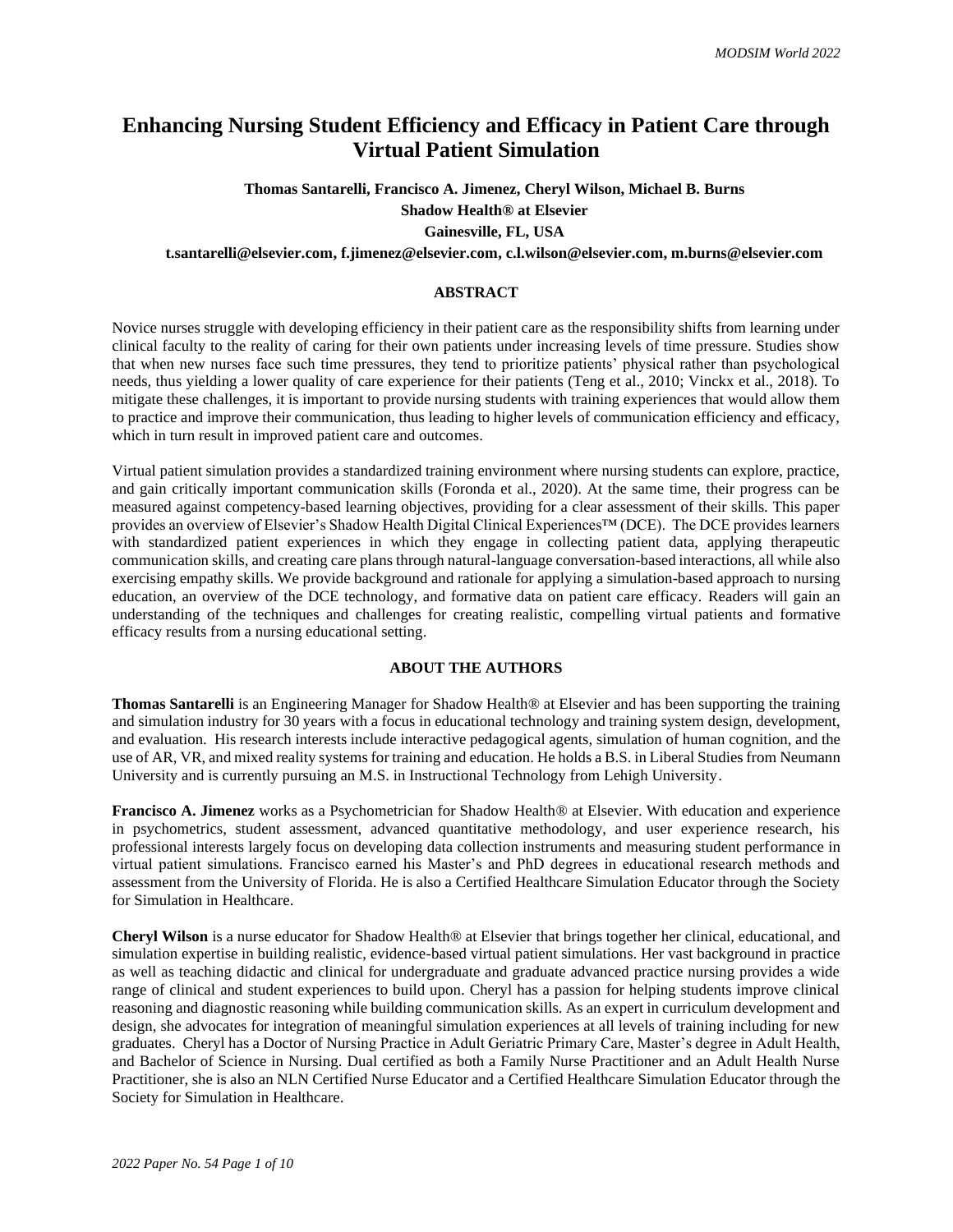**Michael B. Burns** is a Senior Principal Engineer for Shadow Health® at Elsevier and has been leading and developing on the simulation team there for the last 5 years. Prior, Mike worked in the game industry, receiving a B.S. in Video Game Design and Development from RIT. Currently he is concluding his M.S. in Computer Science at Georgia Tech, specializing in Machine Learning and Artificial Intelligence. Mike is passionate about pursuing areas of research relevant to artificial intelligence, simulated agents, Natural Language Processing, and Virtual Reality.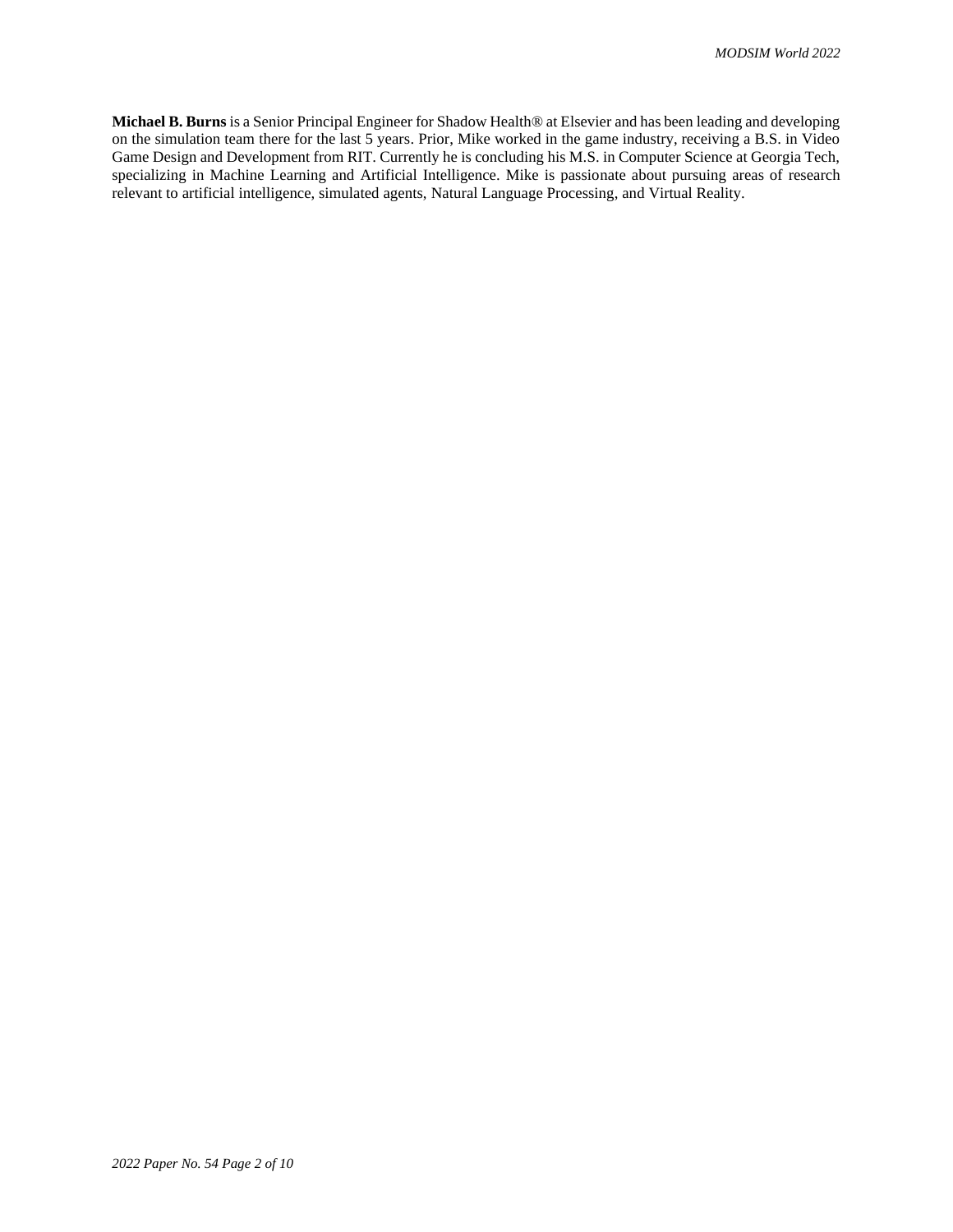# **Enhancing Nursing Student Efficiency and Efficacy in Patient Care through Virtual Patient Simulation**

**Thomas Santarelli, Francisco A. Jimenez, Cheryl Wilson, Michael B. Burns Shadow Health® at Elsevier Gainesville, FL, USA t.santarelli@elsevier.com, f.jimenez@elsevier.com, c.l.wilson@elsevier.com, m.burns@elsevier.com**

## **INTRODUCTION**

The demand for nursing professionals in undergraduate nursing education has been gradually increasing, putting a strain on already overburdened training resources in most nursing programs (Cobbett & Snelgrove-Clarke, 2016; Foronda, Godsall, & Trybulski, 2013; Foronda & Bauman, 2014; Laure, Pepin, & Allard, 2015). Impact from the recent SARS CoV2 (COVID-19) pandemic added to the stress of training nurses in traditional settings given the sudden, unplanned need to replace their usual ways of addressing clinicals. Nursing programs have turned to highfidelity simulations powered by virtual patients to supplement traditional education hours with a scalable, effective approach to meet these difficulties (Leighton et al., 2021). Research conducted by the National Council for State Boards of Nursing (NCSBN) found that replacing high-fidelity simulation experiences for traditional clinical hours was effective and that these learning experiences were similar to typical undergraduate nursing courses (Hayden et al., 2014). Subsequent studies have demonstrated that simulation offers a more concentrated and efficient learning experience than traditional clinical experiences and suggest that one hour of simulated clinical time may account for at least two hours of traditional clinical time (Curl et al., 2016, Haerling & Prion, 2021; Sullivan et al., 2019).

Virtual patient simulations use a screen-based, partially immersive platform to teach students how to effectively collect patient data, document information in electronic health records (EHRs), and synthesize data to determine appropriate nursing actions. Most virtual patient simulations provide the learner -and nurse educator- with formative feedback about their performance, as well as highlight areas for improvement. Given that virtual patient simulations can be content- or situation-specific, they are best suited for teaching concepts in the context of a patient's needs. These simulations have several advantages over other high-fidelity simulation technologies, including ease of access, adaptability, and cost-effectiveness (Duff et al., 2016, Kleinheksel & Ritzhaupt, 2017). Setup and maintenance costs can be very high in simulation laboratories since they often require many high-fidelity manikins as well as specialist staff and personnel. Furthermore, scheduling can be difficult for face-to-face nursing programs with 100 or more students because working groups in simulation laboratories are often made up of no more than eight students (Verkuyl, Romaniuk, Atack, & Mastrilli, 2017). High-fidelity manikins may not be the most effective way to account for hours of clinical training in online or mixed programs.

The use of virtual patient simulations could free faculty from having to go to multiple clinical sites to meet up with students and preceptors since student performance evaluation, and even debriefing can occur asynchronously (Foronta & Bauman, 2014). A strong body of research evidence supports the use of virtual patient simulation as an effective pedagogy to support nursing learning outcomes (Foronda et al., 2020).

### **BACKGROUND**

The use of simulation in healthcare-focused educational settings has seen growing user within the broader simulation community, demonstrating increasing levels of fidelity and sophistication. For example, researchers at Temple University developed the *Oncology Game* for medical students to appreciate the multidisciplinary aspects of oncology patient management and promote teamwork skills with a small-scale study later showing improvements in pre- and posttest evaluations over a 3-week period (Fukuchi, Offutt, Sacks, & Mann, 2000). Game-based simulation has also been successfully applied to reinforce learning clinical reasoning skills and providing practice-based environments for nursing students (Koivisto et al., 2018). Chen and colleagues evaluated the efficacy of gamebased simulation on nursing students' empathy towards older patients with evaluations of the simulation demonstrating improvements in empathy skills (Chen et al., 2015). Clinical communication skills for physicians to practice cultural and communication competencies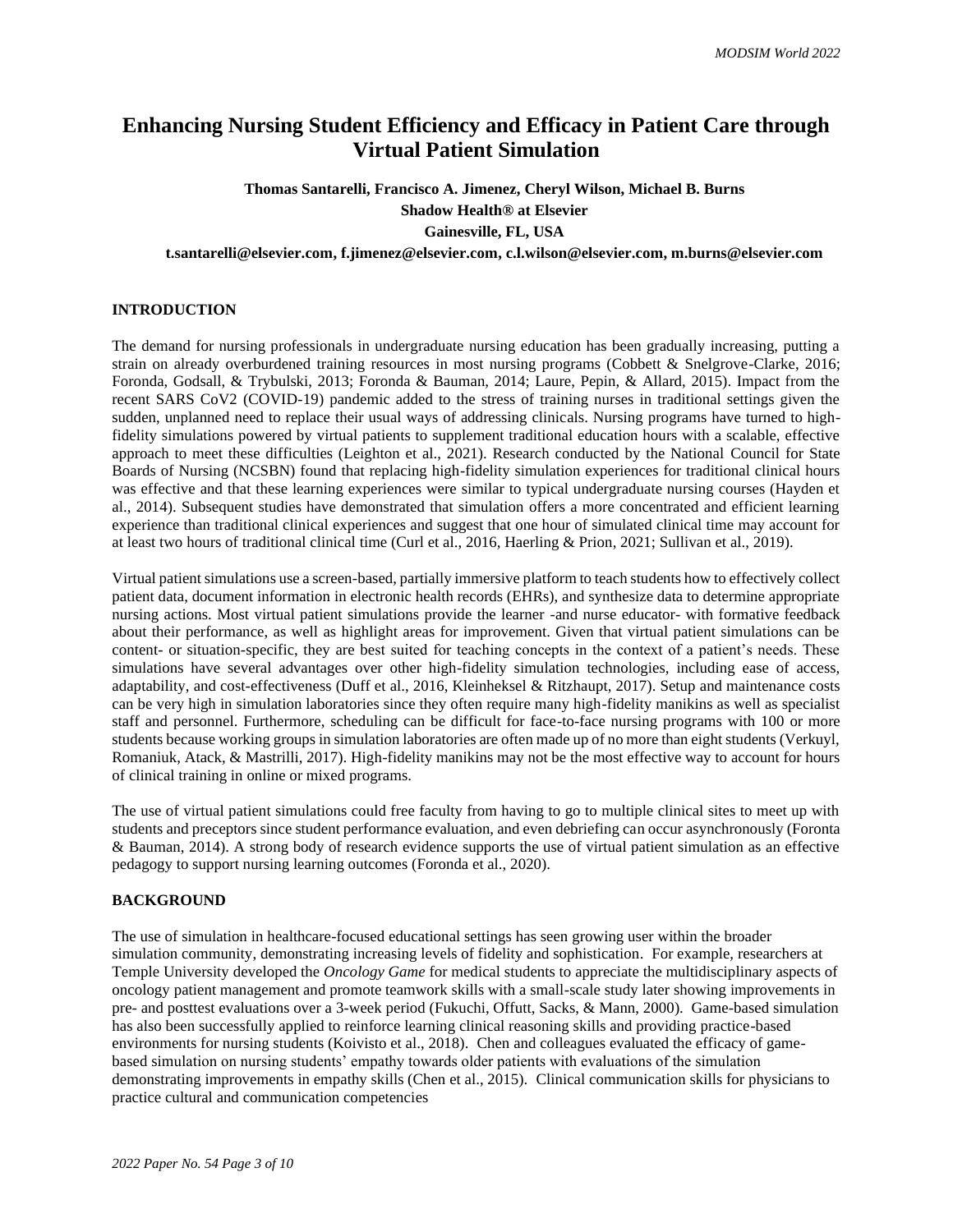Nursing students must develop and practice a combination of clinical judgment skills based on structured patient workup, critical reasoning and communication skills to elicit the most important aspects of patient symptomatology, psychomotor skills to facilitate hands-on examination, and affective skills to help guide these processes (Abdulla & Chen, 2018; Tanner, 2006). Research shows that simulation learning outcomes are at least equal to those attained in traditional clinical settings in pre-licensure nursing programs. Meyer, Connors, Hou, and Gajewski (2011) assessed the clinical performance of 116 undergraduate nursing students who spent their clinical hours in a pediatric simulation rather than in regular clinical hours. Students had 24 hours of simulation and 72 hours of clinical throughout the course of an 8-week semester, resulting in a 25% substitution of simulation for traditional clinical hours.

In a different study, Sullivan et al. (2019) found that skills, physical assessment, teaching, and critical thinking activities occurred more frequently in simulation than in traditional clinical settings, with students independently completing more patient care activities at higher levels of functioning categorized via Miller's Pyramid in a shorter timeframe than in the traditional clinical setting (i.e., data gathering, discussion of care plan, debriefing, performing nursing interventions, and patient teaching activities).

In nursing education, simulation is usually defined as the most accurate possible representation of a care situation and can be categorized relative to its degree of clinical fidelity: high, intermediate, or low (Laure et al., 2015). Virtual patient simulations are high-fidelity simulations because they are "extremely realistic and provide a high level of interactivity and realism for the learner" (Meakim et al., 2013, p.6). Virtual patient simulations have been found to be comparable or superior to other high-fidelity traditional simulation methods due to a variety of reasons. In an integrative review of 12 studies published between 2008 and 2015, Duff, Miller, and Bruce (2016) found that virtual patients and simulated scenarios were comparable or superior to traditional simulation methods for teaching diagnostic reasoning and assessment skills in terms of increased student learning, satisfaction, and engagement.

Duff et al. (2016) concluded that these patient scenarios were more realistic and challenging than manikins or standardized patient actors because they could create virtual scenarios with physical findings (e.g., abnormal heart rhythms or breath sounds) that standardized patient actors could not simulate (Gesundheit et al., 2009; Lin et al., 2012; Pucher et al., 2014; Tan et al., 2013). Other research has found that students are more engaged with virtual patient scenarios and value having a safe environment to practice reasoning skills before seeing real patients in a clinical setting (De Gagne et al., 2013; Gesundheit et al., 2009; Lin et al., 2012; Poulton et al., 2009; Poulton, Conradi, Kavia, Round & Hilton, 2009)

In a systematic review spanning over 20 years of peer-reviewed research, Foronda et al. (2020) found that virtual patient simulation positively impacts various nursing student learning outcomes. Most research (86%) showed that virtual patient simulation was an effective pedagogy to support learning (knowledge), skills/performance, critical thinking, self-confidence, and provide learning satisfaction. Furthermore, learning outcomes from virtual patient simulation were similar to those of manikin-based simulation in several studies, both in the cognitive and psychomotor domains.

Rodriguez et al. (2017) looked at how undergraduate nursing students at NYU Meyers College of Nursing assessed their learning in a clinical teaching approach that substituted 50% of traditional clinical hours with high fidelity simulation in four main medical-surgical courses. Jeffries' educational practices model (Jeffries, 2005) directed simulation sessions in their teaching approach, which focuses on the principles of active learning, cooperation, different ways of learning, and high expectations. NYU Meyers College of Nursing faculty was able to gain greater control over the range of patient scenarios and exposure to specific clinical skills that students practiced thanks to their innovative clinical teaching model, which shifted the focus to key outcomes such as therapeutic communication, care planning, and goal setting, interprofessional collaboration, and reflective practice (Richardson, Goldsamt, Simmons, Gilmartin, & Jeffries, 2014).

As nursing students complete their education and begin their careers as registered nurses, they are thrust into the role of delivering patient care without the support of their nursing program's professors. This adjustment to the realities of nursing practice brings with it a slew of new issues for the novice nurse. Time management and anxiety about their new work were highlighted as the top worries of new graduating nurses in a recent poll (Wong, Valimaki, Zimmerman, Bennett & Calero, 2021). Time management is a multidimensional issue that stems from patient assignments, the stress of prioritizing care, and a general lack of understanding of the workplace. As the responsibility switches from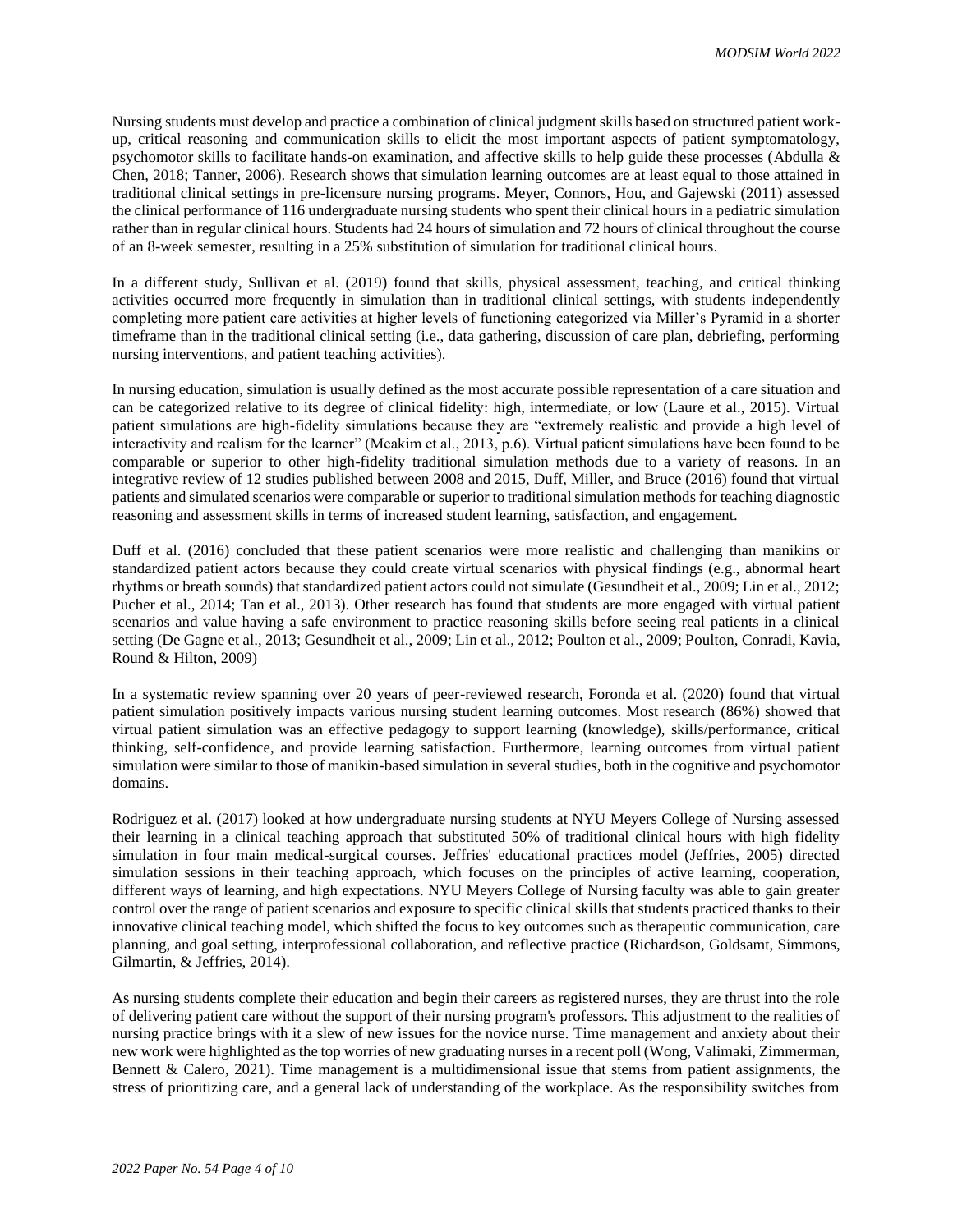learning under clinical faculty to the reality of patient care, new nurses struggle to build efficiency in their patient care.

Nurses prioritize duties when they believe they do not have enough time to perform all necessary nursing tasks. Prioritization (Vinckx, Bossuyt, & Dierckx de Casterlé, 2018) is a useful method for making the most of limited time. Nurses, on the other hand, tend to prioritize patients' physical requirements over their psychological needs when they are pressed for time (Jones, 2016). Time pressure limits nurses from identifying patient requirements, according to nurses (Vinckx et al., 2018), and patients of time-pressed nurses receive lower-quality care (Teng, Hsiao, & Chou, 2010).

### **Virtual Patient Simulation: Digital Clinical Experience Approach**

Learners in the Shadow Health® Digital Clinical Experience™ (DCE) perform several healthcare activities in a standardized patient experience. This includes gathering subjective and objective patient information, using therapeutic communication skills, and developing care plans. Completing DCE patient contacts strengthens clinical reasoning skills through conversation-based activities while also honing empathy-building abilities. Learners interact with a diverse pool of virtual patients that present with a wide variety of health conditions, all in a safe, standardsdriven environment.

DCE's include learning elements that organize the learning into functional areas including concept labs that serve as focused interactive didactics that precede patient-based interactive scenarios, *interviews* in-game with virtual standardized patients that leverage a natural language conversation engine to allow students to gather subjective data from the patient as well as provide opportunities for therapeutic communication and empathy-building, *focused exams* to allow the learner to conduct a physical examination of the virtual patient, and *patient charts* to provide the necessary patient history to the learner, a virtual EHR to allow the learner to enter the results of patient clinical workup and compare their work to an exemplar model work, and a *student performance index* to provide performance feedback that combines both subjective and objective data summarizing learner results.



**Figure 1. Virtual Patient Simulation - Shadow Health's Digital Clinical Experience (DCE)**

The link between nursing communication and efficiency was recognized as an area that needed greater research as appropriate and efficient communication can help nurses manage their time while also improving the quality of their treatment (Bundgaard, Delmar & Soerensen, 2019). The results of one such study is described below, including formative results and conclusions.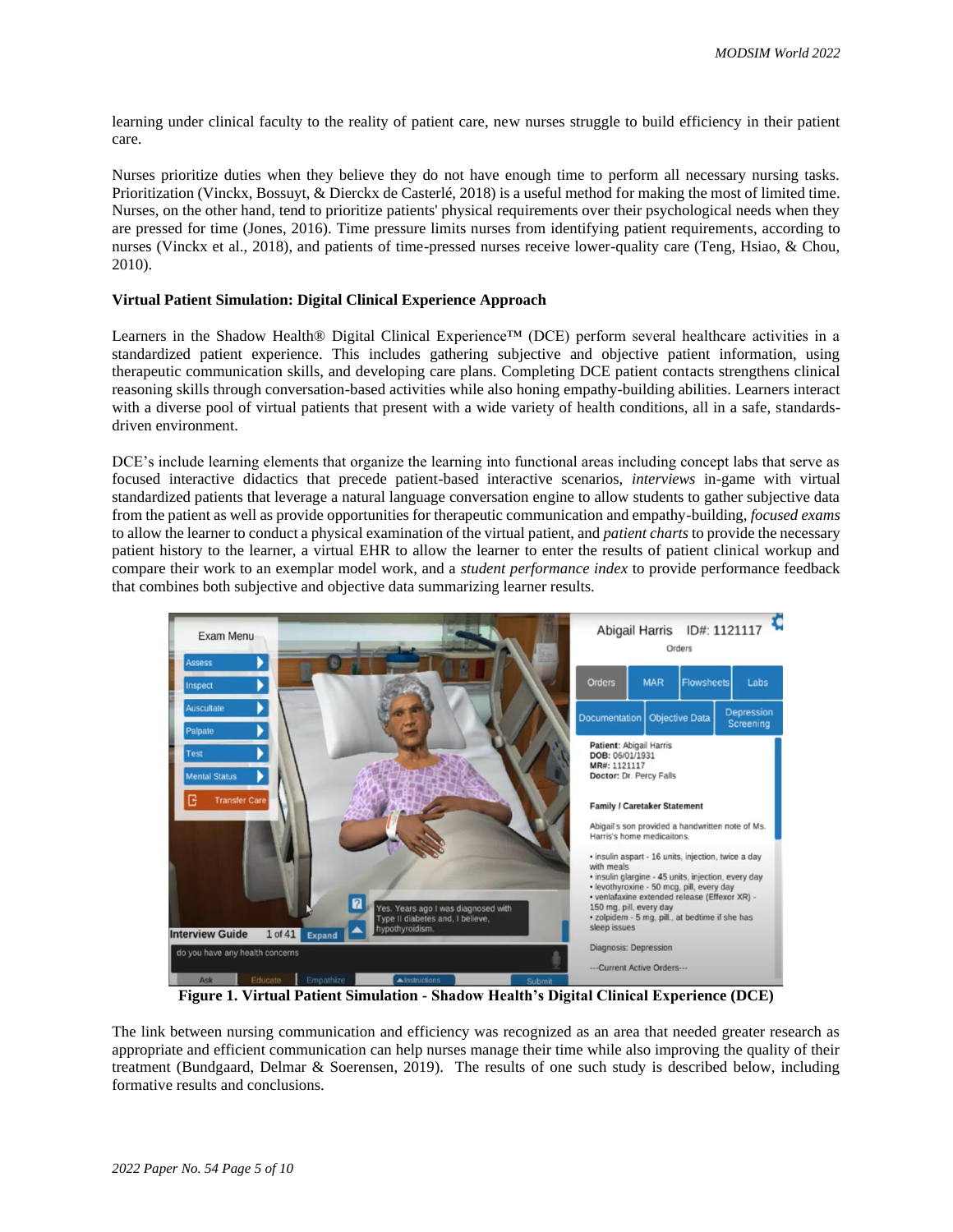#### **Study**

#### *Purpose:*

In the spring of 2021, the research team at Shadow Health and Elsevier examined whether nursing students became more efficient in collecting patient data, applying therapeutic communication, and creating care plans as they completed Shadow Health's DCEs throughout a Health Assessment course (Wilson et al., 2021).

## *Sample and Procedure:*

The sample included first-semester, pre-licensure nursing students from a public university in the Southwestern United States that integrated the in-simulation pre- and post-test with the Chest Pain: Focused Exam DCE. Learners completed the exact same patient case with one attempt each time, no limit on time to complete, and no access to their results until the conclusion of the course. Four data cleaning rules were implemented to select assignment attempts demonstrating genuine effort, attention, and consistency. Learners had to (1) complete both pre- and post-test assignments, (2) spend at least 10 minutes but no more than four hours on the assignments, (3) ask at least five questions and perform at least one assessment action with the virtual patient, and (4) obtain an overall raw score greater than zero in each assignment. The final sample used for the study consisted of 2,246 students.

#### *Measures:*

Efficiency was measured by the number of correct findings per minute spent with the virtual patient across all aspects of learner performance, including subjective and objective patient data collecting, therapeutic communication, and the drafting of care plans. Given that the total number of correct findings for the pre- and post-test assignments was the same, findings per minute could theoretically range between 0 and 137.5.

#### *Analysis:*

From the pre-test to the post-test, descriptive statistics were used to address changes in overall efficiency, time spent with the virtual patient, therapeutic communication efficiency, and care plan efficiency. A multiple-regression analysis controlling for pre-test efficiency, time spent on the post-test, post-test assignment performance, number of interview questions asked on the post-test, and number of educational and empathetic statements made on the post-test was also conducted using post-test efficiency as the outcome variable. Assumptions of linearity, homogeneity of regression slopes, and normality of residuals were assessed in the model.

### **Results**

Wilson et al. (2021) study results showed that students demonstrated significant efficiency gains as measured by findings per minute from pre-test to post-test assignments after being utilizing the Shadow Health DCE. Overall efficiency ranged between .14 and 5.71 findings per minute on the pre-test and between .54 and 6.78 findings per minute on the post-test. As shown in Table 1, nearly 82% of students showed an increase in overall efficiency on patient data collection. While assignment scores increased, 62% of learners showed a decrease in patient interaction time and 67% of students showed an increased therapeutic communication score.

There was also an improvement in the quality of students' care plans with 68% of students showing gains in care plan scores. Table 2 shows the results of the multiple regression analysis. After adjusting for differences in pre-test efficiency and post-test in-simulation performance, the number of interview questions asked to the virtual patient during the post-test assignment and the number of empathetic and educational statements made during the patient interaction on the post-test both had a statistically significant positive effect on post-test efficiency. Additionally, spending less time with the patient was associated with higher efficiency on the post-test. High efficiency in the pretest was associated with high efficiency in the post-test.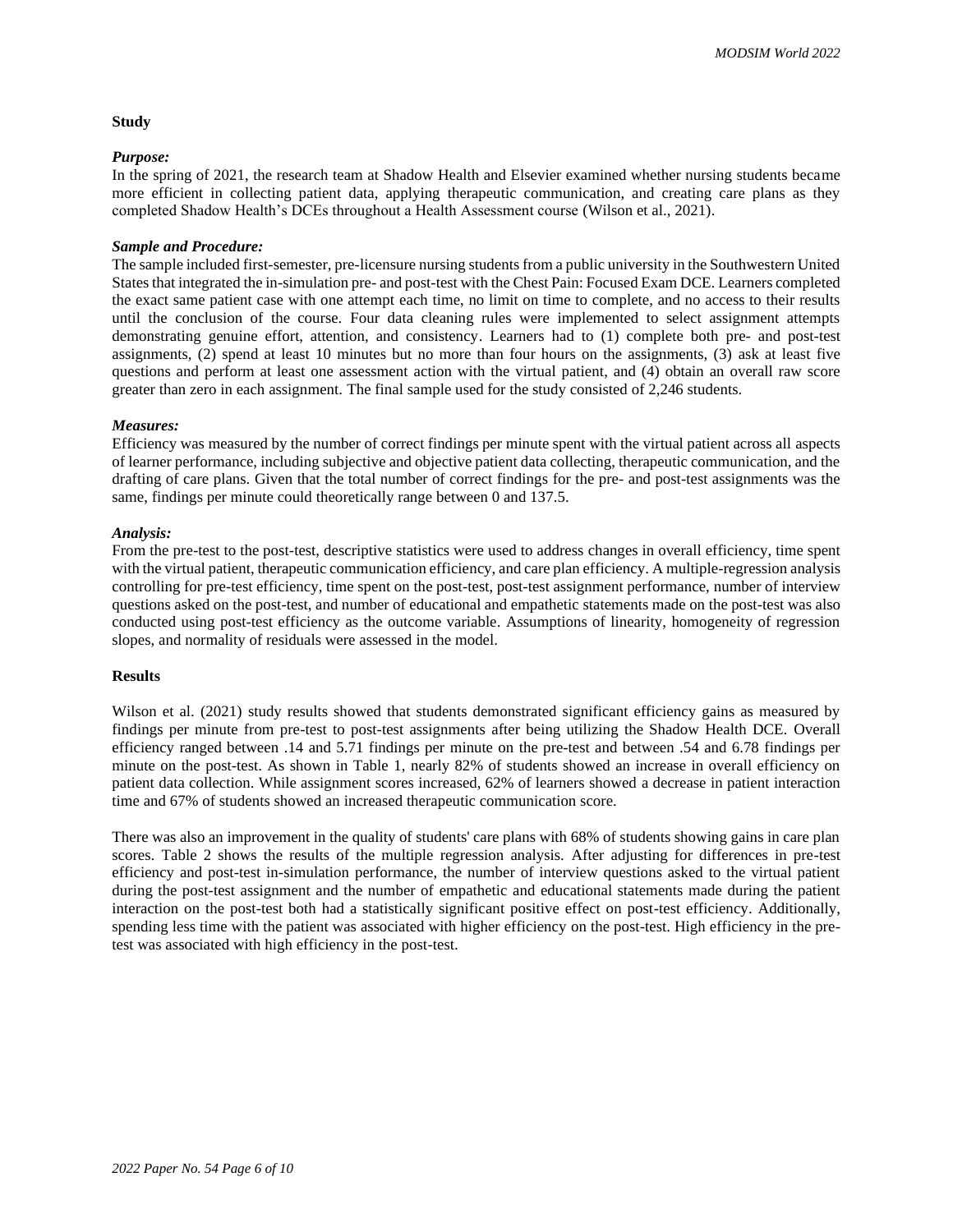| <b>Measure</b>                                     | <b>Pre-test average</b>  | Post-test average        | Percentage<br>change | Percentage of<br>students showing<br>positive change |
|----------------------------------------------------|--------------------------|--------------------------|----------------------|------------------------------------------------------|
| <b>Overall efficiency (findings per</b><br>minute) | 1.19<br>$(.14 - 5.71)^a$ | 1.68<br>$(.54 - 6.78)^a$ | 41%                  | 82%                                                  |
| Time spent (in minutes)                            | $68 \text{ min}$         | $58 \text{ min}$         | 15%                  | $62\%$ <sup>b</sup>                                  |
| <b>Therapeutic Communication</b>                   |                          | $\overline{2}$           | 100%                 | 67%                                                  |
| Care plan score                                    | 8                        | 9                        | 13%                  | 68%                                                  |

# **Table 1: Study participant scoring averages and change in efficiency from the pre-test to the post-test**

*Note. <sup>a</sup> range of scores in parenthesis. <sup>b</sup> for time spent with the virtual patient, the positive change represents the percentage of students showing a decrease in time-spent from pre-test to post-test.*

## **Table 2: Multiple regression results using post-test overall efficiency as the criterion**

| <b>Predictor</b>                                       | b        | $\boldsymbol{b}$<br>95% CI<br>[LL, UL] | r                                      |
|--------------------------------------------------------|----------|----------------------------------------|----------------------------------------|
| (Intercept)                                            | $1.40**$ | [1.31, 1.49]                           |                                        |
| Pre-test efficiency                                    | $.04**$  | [.01, .06]                             | $.29**$                                |
| Time spent (post-test)                                 | $-.03**$ | $[-.03, -.03]$                         | $-72**$                                |
| <b>Assignment performance</b><br>(post-test)           | .04      | [.03, .04]                             | $21**$                                 |
| Number of interview questions<br>(post-test)           | .00      | [.00, .00]                             | .04                                    |
| Number of empathetic statements<br>(post-test)         | .01      | [.00, .01]                             | .03                                    |
| <b>Number of educational statements</b><br>(post-test) | .01      | [.01, .02]                             | $-.01$                                 |
| <b>Model fit</b>                                       |          |                                        | $R^2 = .812**$<br>95% CI<br>[.80, .82] |

*Note.* A significant *b*-weight indicates the beta-weight and semi-partial correlation are also significant. *b* represents unstandardized regression weights. *r* represents the zero-order correlation. *LL* and *UL* indicate the lower and upper limits of a confidence interval, respectively. \* indicates  $p < .05$ . \*\* indicates  $p < .01$ .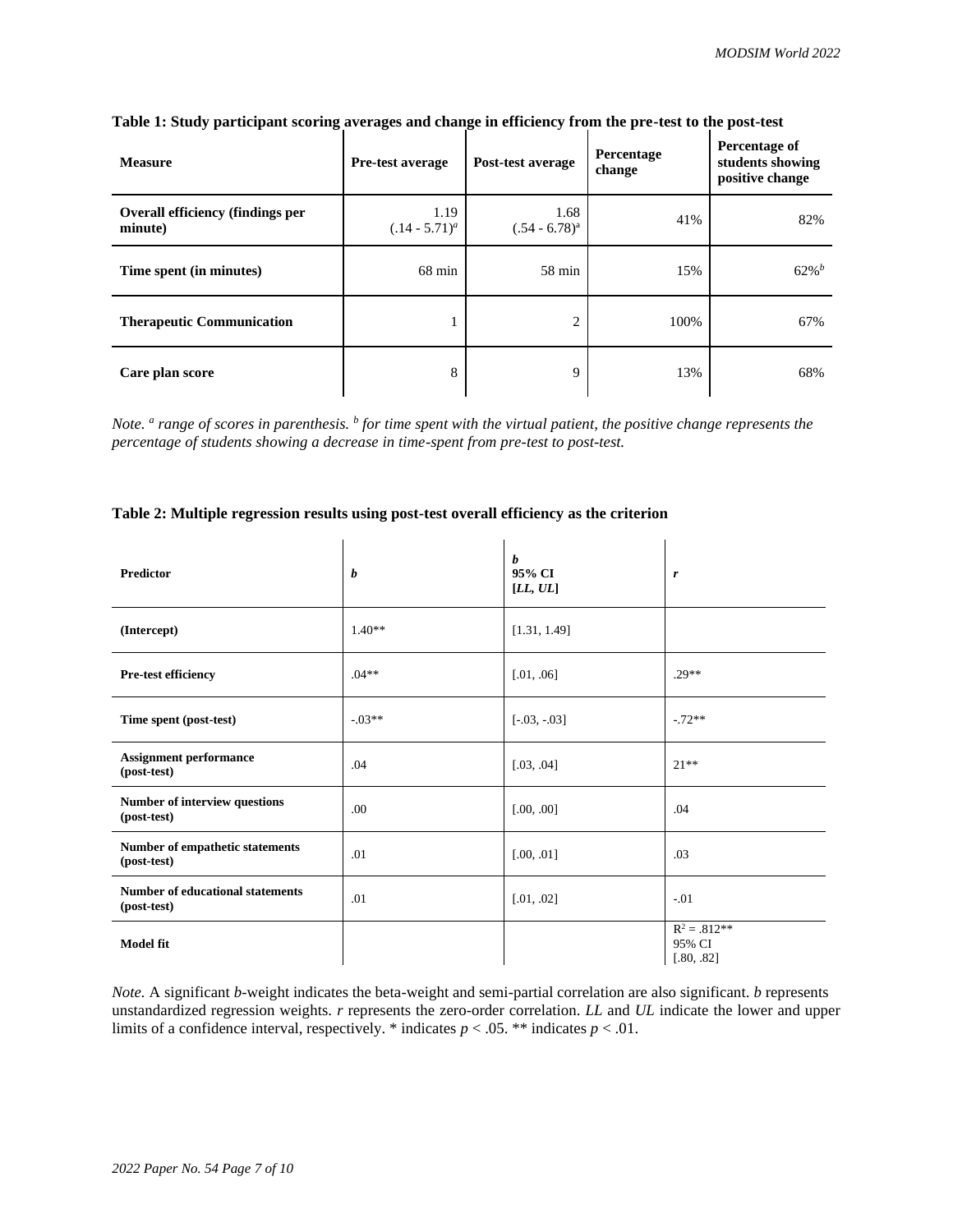## **CONCLUSIONS**

Nursing practice requires prioritizing tasks to make the most of the time available, and new nurses frequently struggle to manage their time appropriately (Wong, et al., 2021). A high-fidelity simulation that includes virtual standardized patients provides learners with the opportunity to practice their efficiency as they gather patient data, apply therapeutic communication, and create care plans. In a sample of first year nursing students discussed in this paper, pre-licensure nursing students completing a Shadow Health Assessment DCE, learners demonstrated significant efficiency gains as measured by findings per minute from the pre-test to the post-test. These results are consistent with other research findings on the efficacy of virtual patient simulation as a useful tool for improving learners' practice readiness (Foronda et al., 2020).

This study had some limitations. First, learner demographics such as age, gender, race and ethnicity, and years of experience were not collected, and therefore the model could not control for the potential effect of such variables on patient care efficiency. Further limitations deal with the sample used. First-semester, pre-licensure nursing students who were enrolled in a health assessment course came from a single public institution in the Southwestern United States, which limits the generalizability of the study findings to other nursing programs from different institution types. Finally, in-simulation pre- and post-test data came from the Chest Pain: Focused Exam DCE, which is one of 13 assignments available in the Shadow Health's Health Assessment DCE. Future studies could examine changes in overall patient care efficiency in other virtual patient case assignments.

Shadow Health's Digital Clinical Experiences give learners a complete patient engagement experience that helps them enhance their abilities to collect patient data, communicate therapeutically, and make treatment plans. Learners become more efficient at performing these necessary skills by practicing them in the DCEs. As students complete the exercises in each course, they have a better understanding of how to gather data and how to dive deeper into their questions to identify crucial data points. Learners' ability to become more efficient in their patient contacts while still providing high-quality care improves when they develop the skill of efficient data gathering in a simulated environment.

## **NEXT STEPS**

Given the efficacy shown in the above findings, we have been exploring potential improvements to our natural language conversation engine to further improve the effectiveness of these simulations and address user feedback. User polling and statistical analysis of user feedback reveals that there is still a further desire for users to be able to communicate with virtual patients in a way that is more reflective of natural speech patterns. Examples of current limitations include pronoun/conference resolution, contextual understanding, detecting statement vs questions, and further developing the range of response inputs per patient. Neural network-based Natural Language Processing (NLP) techniques such as Recurrent Neural Networks (RNNs), Long short-term memory (LSTMs), and more recently, attention-based transformer architectures have allowed for transfer learning to specialized tasks that are both more accurate and less brittle than prior rule-based methods.

While many of the problems encountered are active areas of research in the machine learning community, the large amounts of labeled, or partially labeled, data available to us provides us with a unique opportunity. For example, our recent analysis of potential enhancements to our NLP approach within our DCE platform using the BERT encoder (Mohammed & Ali, 2021) architecture has provided promising results, yielding a 0.95 F1 score for statement vs question classification, which would reduce user input errors by around 9.52%. Our next steps are to A/B test these changes on a single DCE product with users to determine their effectiveness and propagate the changes across our DCE platform. Beyond this, we will continue to monitor and analyze NLP efficacy to determine the most effective areas to improve our technology so that we can better meet the use needs of our nursing students.

## **ACKNOWLEDGEMENTS**

We would like to acknowledge our amazing team of designers, artists, and developers who worked tirelessly to bring our virtual patients to life. Also, a special thank you to Nicole Potts and Natalie Wright for their contribution in analyzing data.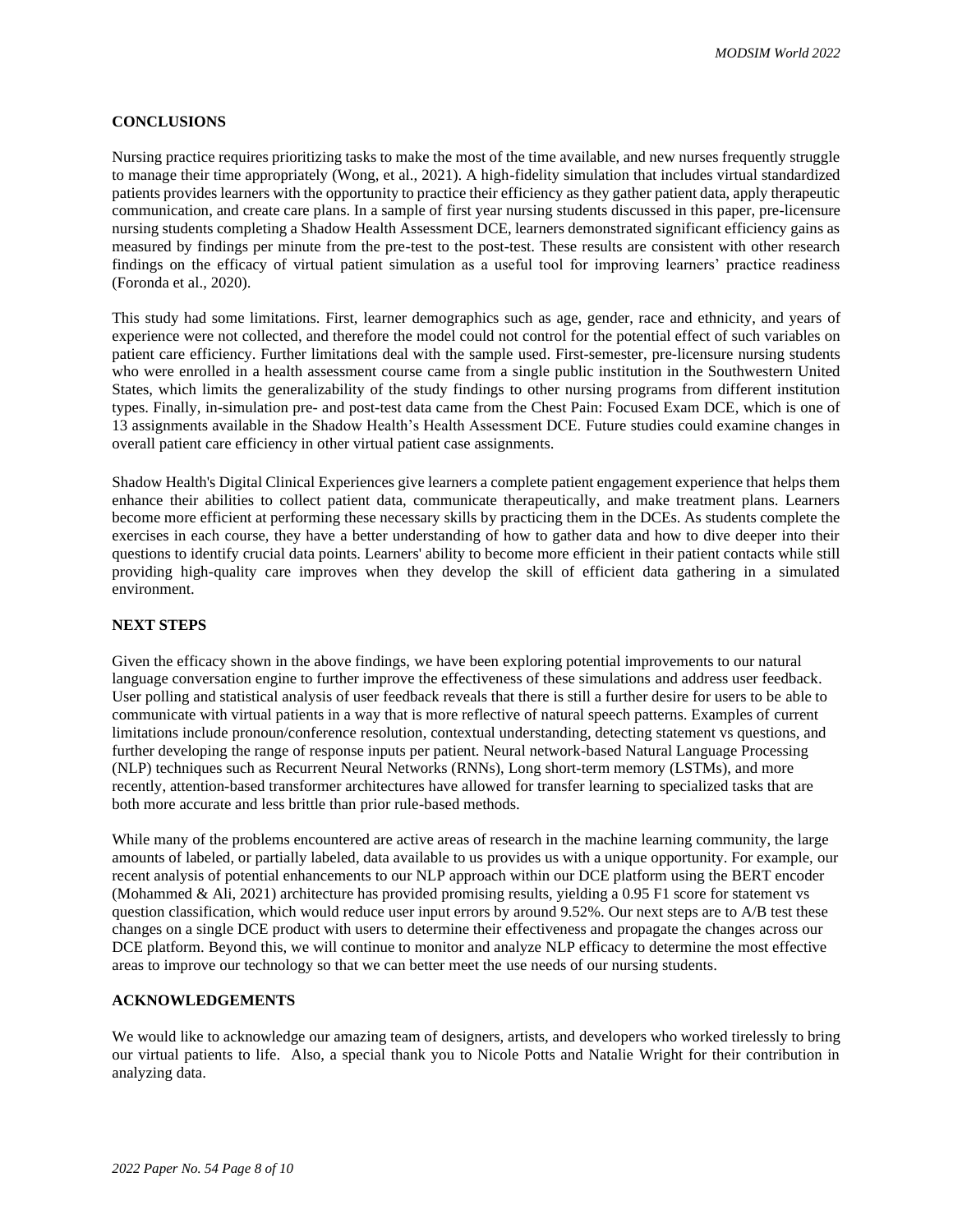## **REFERENCES**

- Abdullah, K. L., & Chan, C. M. (2018). A systematic review of qualitative studies exploring peer learning experiences of undergraduate nursing students. *Nurse education today*.
- Bundgaard, K., Delmar, C. & Soerensen, E.E. (2019). Fundamentals of care in time-limited encounters: Exploring strategies that can be used to support establishing a nurse-patient relationship in time-limited encounters. *Journal of Nursing Studies and Patient Care*, 1(1), 8-16.
- Chen, AM., Kiersma, ME., Yehle, KS., & Plake ,KS. (2015). Impact of the Geriatric Medication Game® on nursing students' empathy and attitudes toward older adults. Nurse Educ Today. 2015 Jan;35(1):38-43.
- Cobbett, S., & Snelgrove-Clarke, E. (2016). Virtual versus face-to-face clinical simulation in relation to student knowledge, anxiety, and self-confidence in maternal-newborn nursing: A randomized controlled trial. *Nurse Education Today*, 45, 179-184.
- Curl, E. D., Smith, S., Chisholm, L. A., McGee, L. A., & Das, K. (2016). Effectiveness of integrated simulation and clinical experiences compared to traditional clinical experiences for nursing students. *Nursing Education Perspectives*, 37(2), 72-77.
- De Gagne, J. C., Oh, J., Kang, J., Vorderstrasse, A. A., & Johnson, C. M. (2013). Virtual worlds in nursing education: A synthesis of the literature. *Journal of Nursing Education*, 52(7), 391-400.
- Duff, E., Miller, L., & Bruce, J. (2016). Online virtual simulation and diagnostic reasoning: A scoping review. *Clinical Simulation in Nursing*, 12(9), 377-384.
- Foronda, C. L., Fernandez-Burgos, M., Nadeau, C., Kelley, C. N., & Henry, M. N. (2020). Virtual Simulation in Nursing Education: A Systematic Review Spanning 1996 to 2018. Simulation in Healthcare, 15(1), 46-54.
- Foronda, C., & Bauman, E. B. (2014). Strategies to incorporate virtual simulation in nurse education. *Clinical Simulation in Nursing*, 10(8), 412-418.
- Foronda, C., Godsall, L., & Trybulski, J. (2013). Virtual clinical simulation: the state of the science. *Clinical Simulation in Nursing*, 9(8), e279-e286.
- Fukuchi, S., Offutt, L., Sacks, J., & Mann, B. (2000). Teaching a multidisciplinary approach to cancer treatment during surgical clerkship via an interactive board game. *The American Journal of Surgery*, 179, 337–340.
- Gesundheit, N., Brutlag, P., Youngblood, P., Gunning, W. T., Zary, N., & Fors, U. (2009). The use of virtual patients to assess the clinical skills and reasoning of medical students: Initial insights on student acceptance. *Medical Teacher*, 31(8), 739-742.
- Haerling, K., & Prion, S. (2021). Questions regarding substitution of simulation for clinical. Clinical Simulation in Nursing , 50 , 79-80.
- Jeffries, P. R. (2005). A framework for designing, implementing, and evaluating simulations used as teaching strategies in nursing. *Nursing Education Perspectives*, 26, 96-103.
- Jones, T.L. (2016). What nurses do during time scarcity and why. *Journal of Nursing Administration, 46*(9), 449- 454. doi:10.1097/NNA.0000000000000374
- Kleinheksel, A. J., & Ritzhaupt, A. D. (2017). Measuring the adoption and integration of virtual patient simulations in nursing education: An exploratory factor analysis. *Computers & Education*, 108, 11-29.
- Koivisto, J. M., Haavisto, E., Niemi, H., Haho, P., MNylund, S., & Multisilta, J. (2018). Design principles for simulation games for learning clinical reasoning: A design-based research approach. *Nurse Education Today*, 60, 114-120.
- Laure, C., Pepin, J., & Allard, É. (2015). Simulation in preparation or substitution for clinical placement: A systematic review of the literature. *Journal of Nursing Education and Practice*, 5(9), 132-140.
- Leighton, K., Kardong-Edgren, S., McNelis, A. M., Foisy-Doll, C., & Sullo, E. (2021). Traditional clinical outcomes in prelicensure nursing education: An empty systematic review. *Journal of Nursing Education*, 60(3), 136-142